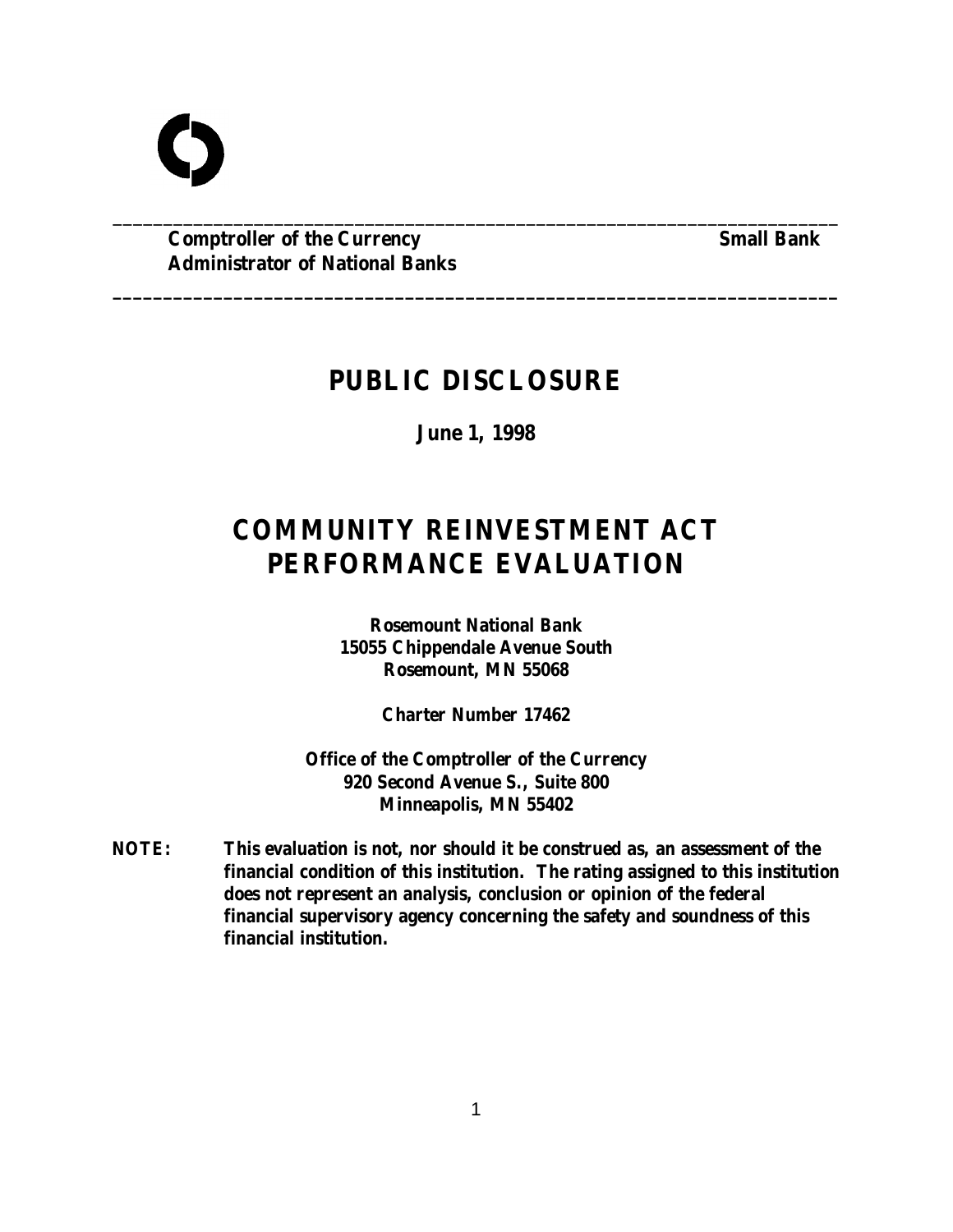#### **GENERAL INFORMATION**

*The Community Reinvestment Act (CRA) requires each federal financial supervisory agency to use its authority when examining financial institutions subject to its supervision, to assess the institution's record of meeting the credit needs of its entire community, including low- and moderate-income neighborhoods, consistent with safe and sound operation of the institution. Upon conclusion of such examination, the agency must prepare a written evaluation of the institution's record of meeting the credit needs of its community.* 

*This document is an evaluation of the Community Reinvestment Act (CRA) performance of Rosemount National Bank prepared by Office of the Comptroller of the Currency, the institution's supervisory agency, as of June 1, 1998. The agency rates the CRA performance of an institution consistent with the provisions set forth in Appendix A to 12 CFR Part 25.*

#### **INSTITUTION'S CRA RATING: "Satisfactory"**

The bank has a reasonable distribution of lending to businesses of different sizes and borrowers of different incomes. The geographic distribution of lending in low- and moderate-income areas is reasonable. The bank has an average loan-to-deposit ratio and originates a substantial majority of its loans within its assessment area.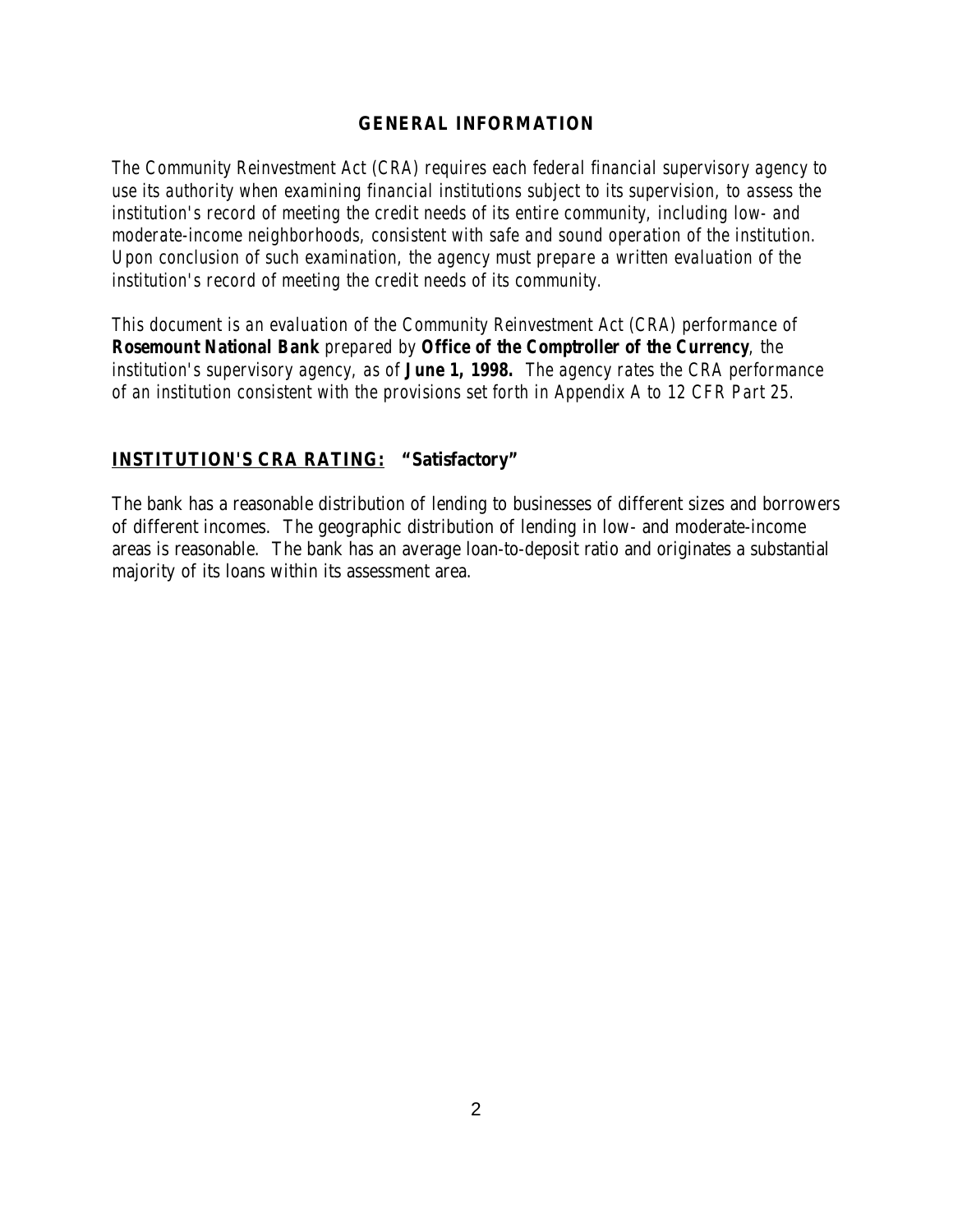#### **DESCRIPTION OF INSTITUTION**

Rosemount National Bank (Rosemount NB) is a \$46 million institution whose main office is located in the City of Rosemount on the southern edge of the Minneapolis-St. Paul Metropolitan Statistical Area (MSA). The bank has one branch, referred to as the Arcade Office, located five miles northeast of downtown St. Paul in an area known as East St. Paul. The bank has one ATM, located in the main office. The bank is owned by Rosemount Financial Services, Inc., a one-bank holding company.

The bank's primary focus is real estate lending. On March 31, 1998, the bank's \$30 million loan portfolio consisted of approximately 59% real estate, 27% commercial and 14% individual loans. Loans secured by 1-4 family residential properties make up the largest part (40%) of the real estate loan portfolio.

The loan portfolio has decreased from \$44 million on March 31, 1997. The decrease in loans can primarily be attributed to management's focus on improving the quality of the loan portfolio. Management plans to refocus marketing efforts in the second half of 1998 to attract new loan customers. Rosemount NB was rated "Satisfactory Record of Meeting Community Credit Needs" in April 1996. There are no legal or financial impediments limiting Rosemount NB's ability to meet community credit needs.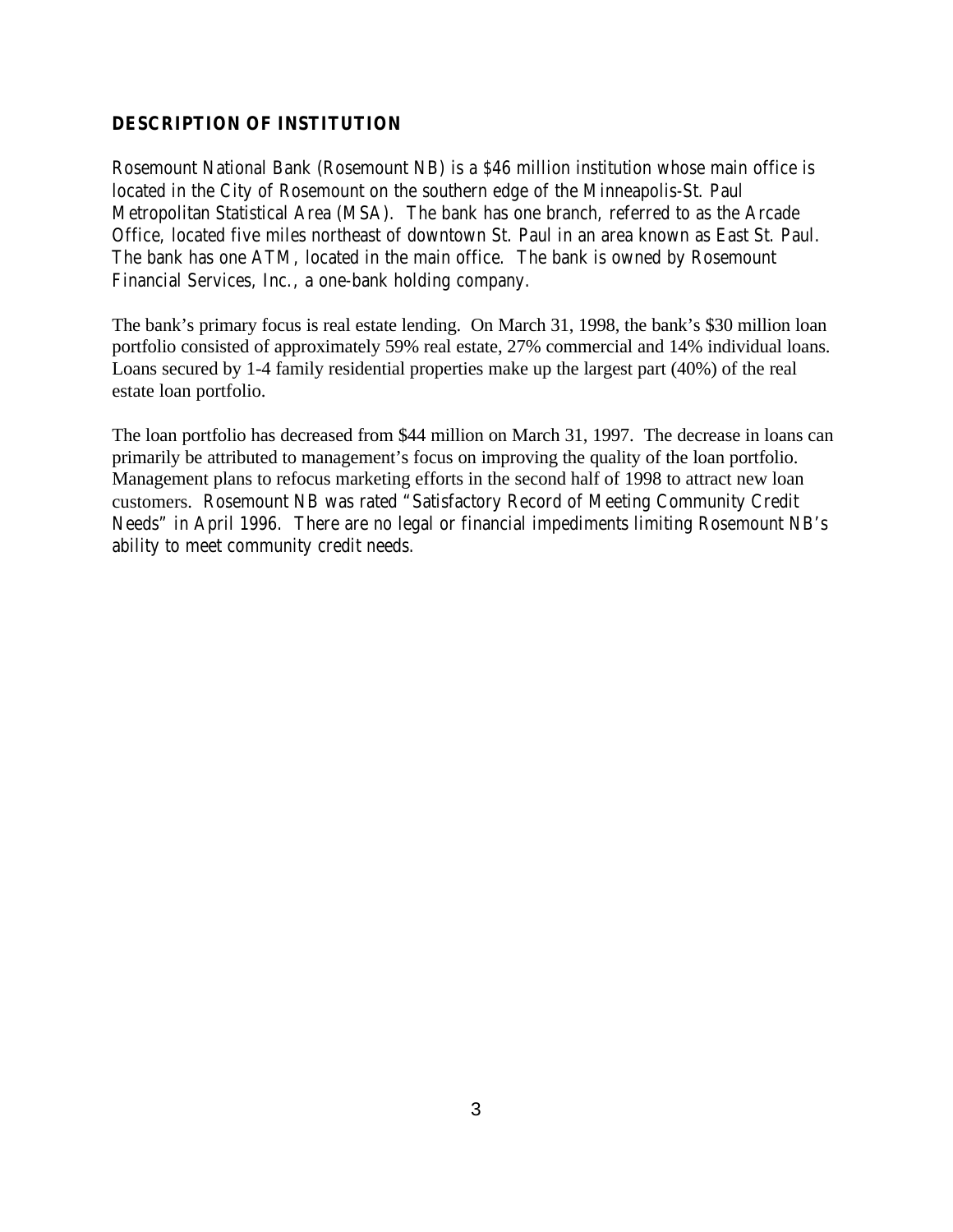# **DESCRIPTION OF THE ASSESSMENT AREAS**

The assessment area of Rosemount NB is comprised of 2 counties located within the central and southern portions of Minneapolis/St. Paul Metropolitan Statistical Area (MSA). The counties include Dakota and Ramsey which are both located in Minnesota.

The assessment area population is 761,000. The unemployment rate is low at 2%. Updated 1995 census data indicates that the majority of businesses in the assessment area reported gross revenues less than \$1 million. The updated 1998 Median Family Income for the assessment area is \$60,800. The following table describes the income profile of the census tracts and the income level of the families located in the assessment area.

| <b>Rosemount National Bank Assessment Area Profile</b> |                           |            |               |  |  |
|--------------------------------------------------------|---------------------------|------------|---------------|--|--|
|                                                        | <b>Number of Tracts</b>   | % of Total | % of Families |  |  |
| <b>Low-Income</b>                                      | 14                        | 7%         | 18%           |  |  |
| <b>Moderate-Income</b>                                 | 38                        | 20%        | 18%           |  |  |
| <b>Middle-Income</b>                                   | 104                       | 55%        | 27%           |  |  |
| Upper-Income                                           | 31                        | 16%        | 37%           |  |  |
|                                                        | 3 with no reported income | 2%         | <b>NA</b>     |  |  |
| Total                                                  | 190                       | 100%       | 100%          |  |  |

Credit needs of the MSA are varied. They include all types of loans for small businesses and housing. Small business credit needs include working capital for both start-up and expanding businesses. In low-income areas of the MSA, needs include property rehabilitation loans for businesses and residences. We reviewed information from ten community contacts made by this and other regulatory agencies during the past two years. The contacts were with many different types of organizations, including those involved in economic development, small business development and housing.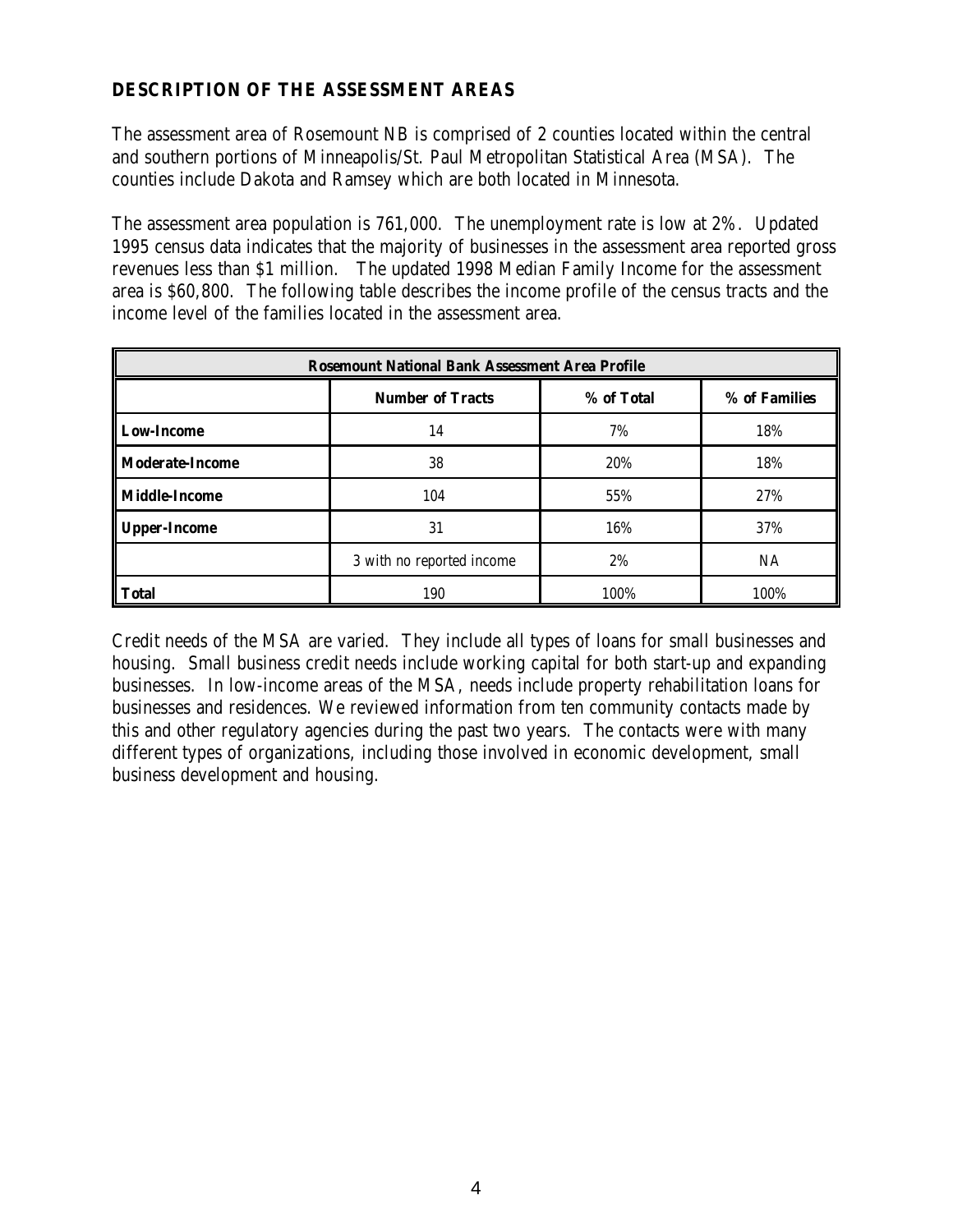## **CONCLUSIONS WITH RESPECT TO PERFORMANCE CRITERIA**:

#### *Lending to Businesses of Different Sizes and Borrowers of Different Incomes:*

The bank has a reasonable distribution of lending to businesses of different sizes in relation to the demographics of the assessment area. We reviewed a sample of business loans to determine the geographic distribution of loans made to businesses located inside the assessment area. The analysis included 48 loans with original balances of \$3.5 million. This sample represents 33% of all commercial instalment and commercial single-pay loans outstanding on March 31, 1998. The following table illustrates the results of this review:

| <b>Lending Distribution Based on Revenue Size of Businesses</b><br>All Commercial Instalment and Commercial Single-pay Loans Outstanding on March 31, 1998 |                                                            |                                                                                     |                                    |  |  |  |
|------------------------------------------------------------------------------------------------------------------------------------------------------------|------------------------------------------------------------|-------------------------------------------------------------------------------------|------------------------------------|--|--|--|
| <b>Revenue Size of Businesses</b><br><b>Sampled</b><br>\$(000's)                                                                                           | <b>Distribution by</b><br><b>Number of</b><br><b>Loans</b> | <b>Percentage of Businesses in</b><br>each Revenue Category<br>(census information) | Distribution by Dollar of<br>Loans |  |  |  |
| $$0 - $50$                                                                                                                                                 | 8%                                                         | 63%                                                                                 | 1%                                 |  |  |  |
| \$50-\$100                                                                                                                                                 | 8%                                                         |                                                                                     | 3%                                 |  |  |  |
| $$100 - $250$                                                                                                                                              | 23%                                                        |                                                                                     | 15%                                |  |  |  |
| $$250 - $500$                                                                                                                                              | 19%                                                        |                                                                                     | 15%                                |  |  |  |
| $$500 - $1,000$                                                                                                                                            | 11%                                                        | 7%                                                                                  | 8%                                 |  |  |  |
| $$1,000 - $3,000$                                                                                                                                          | 25%                                                        | 10%                                                                                 | 44%                                |  |  |  |
| $$3,000 - $5,000$                                                                                                                                          | 4%                                                         |                                                                                     | 4%                                 |  |  |  |
| $$5,000 - $25,000$                                                                                                                                         | 2%                                                         |                                                                                     | 10%                                |  |  |  |
| $$25,000 - $50,000$                                                                                                                                        | 0%                                                         | 1%                                                                                  | 0%                                 |  |  |  |
| $>$ \$50,000                                                                                                                                               | $0\%$                                                      | 1%                                                                                  | 0%                                 |  |  |  |
| <b>Totals</b>                                                                                                                                              | 100%                                                       | 82%                                                                                 | 100%                               |  |  |  |
| Percentage of Businesses in Assessment that did<br>not Report Revenue Volumes                                                                              |                                                            | 18%                                                                                 |                                    |  |  |  |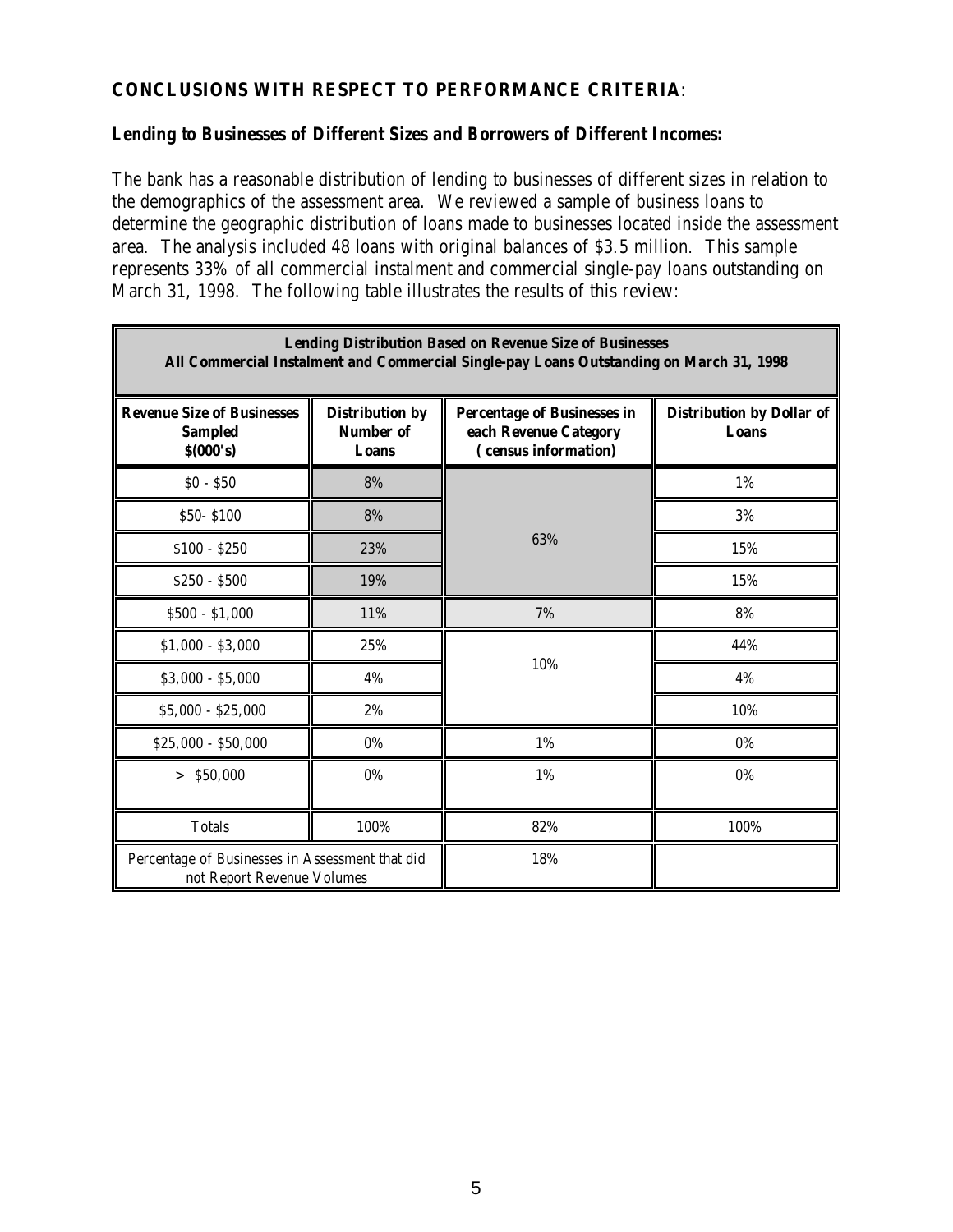The bank has a reasonable record of lending to individual borrowers of different income levels in relation to the demographics of the assessment area. We reviewed residential real estate transactions reported on the Home Mortgage Disclosure Act - Loan Application Register (HMDA-LAR) to determine borrower distribution within the assessment area. We reviewed all loans reported on the HMDA-LAR between May 1996 and March 1998. Only loans reported on the HMDA-LAR that were located within the bank's assessment area were used for this review. The analysis included 88 loans totaling \$4.3 million.

| <b>Distribution by Borrower Income of HMDA Loans</b><br><b>Comparison to Demographics and Market</b> |             |                                                                                               |      |  |  |  |
|------------------------------------------------------------------------------------------------------|-------------|-----------------------------------------------------------------------------------------------|------|--|--|--|
| <b>Income Category</b><br>of Families                                                                | (by number) | Loan reported on the HMDA-LAR between<br><b>May 1996 and March 1998</b><br>(by dollar volume) |      |  |  |  |
| Low-Income                                                                                           | 7%          | 13%                                                                                           | 18%  |  |  |  |
| Moderate-Income                                                                                      | 16%         | 18%                                                                                           | 18%  |  |  |  |
| Middle-Income                                                                                        | 30%         | 40%                                                                                           | 27%  |  |  |  |
| Upper-Income                                                                                         | 47%         | 29%                                                                                           | 37%  |  |  |  |
| Totals                                                                                               | 100%        | 100%                                                                                          | 100% |  |  |  |

### *Geographic Distribution of Loans:*

Overall, the bank has reasonable geographic distribution of lending throughout its assessment area. We compared the percentage of loans made at each income level to the percentage of census tracts within the assessment area at each income levels. The geographic distribution of loans reflects an adequate penetration throughout the assessment area. The bank has a lending relationship in 43% of the low-income and 57% of the moderate-income census tracts within their assessment area. The following table illustrates the distribution of all loans outstanding on March 31, 1998.

| <b>Geographic Distribution of all Loans</b> |                                                  |                                                  |                                                                                    |  |  |
|---------------------------------------------|--------------------------------------------------|--------------------------------------------------|------------------------------------------------------------------------------------|--|--|
| <b>Income Tract Profile</b>                 | <b>Distribution by</b><br><b>Number of Loans</b> | <b>Distribution by</b><br><b>Dollar of Loans</b> | <b>Distribution of Assessment</b><br><b>Area Census Tracts by</b><br><b>Number</b> |  |  |
| <b>Low-Income Tracts</b>                    | 1%                                               | 1%                                               | 7%                                                                                 |  |  |
| Moderate-Income Tracts                      | 8%                                               | 6%                                               | 20%                                                                                |  |  |
| Middle-Income Tracts                        | 75%                                              | 72%                                              | 55%                                                                                |  |  |
| <b>Upper-Income Tracts</b>                  | 16%                                              | 21%                                              | 16%                                                                                |  |  |
| Totals                                      | 100%                                             | 100%                                             | 98%                                                                                |  |  |
| Tracts with no reported income              | NA                                               | NA                                               | 2%                                                                                 |  |  |